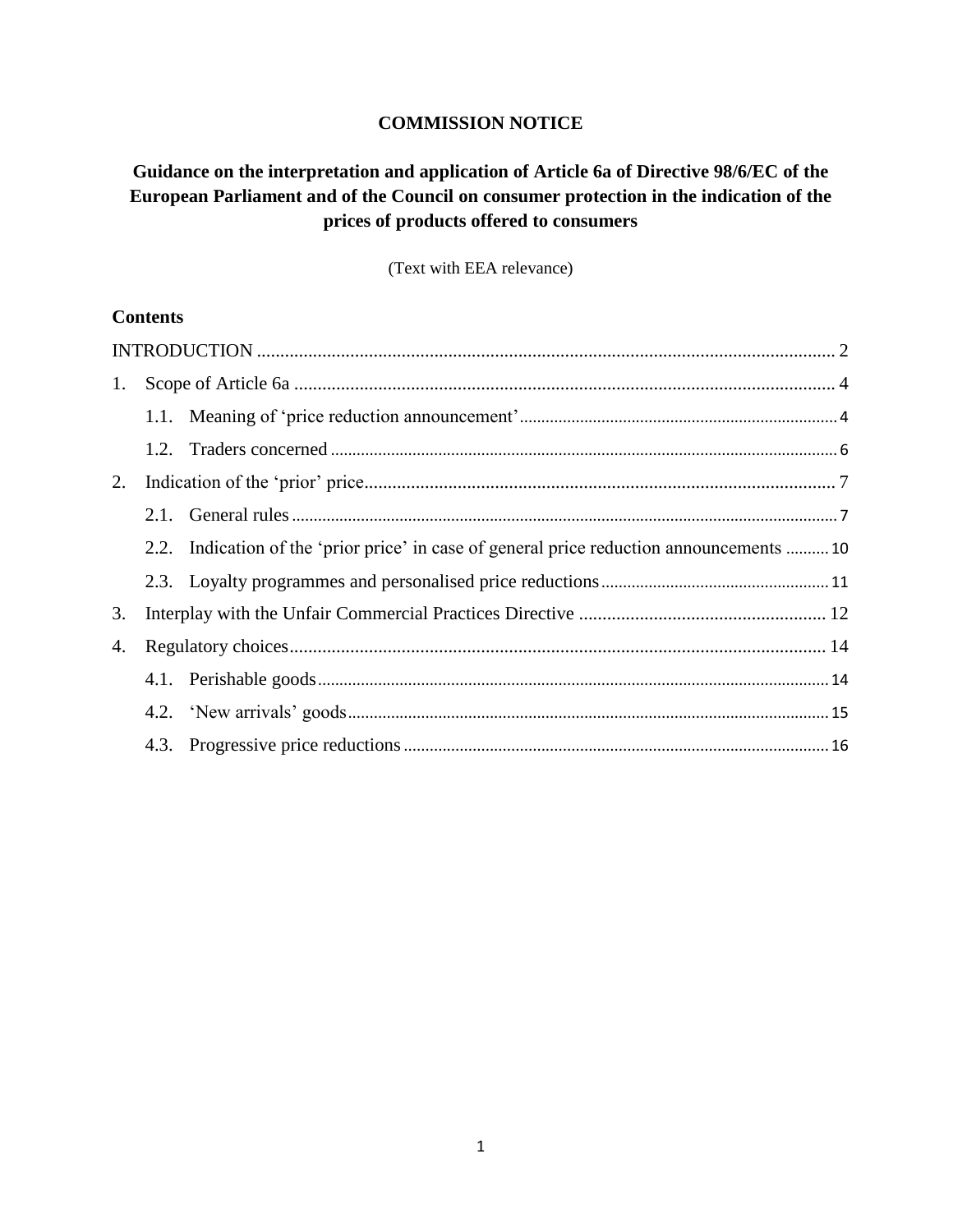### <span id="page-1-0"></span>**INTRODUCTION**

Directive  $98/6/EC$  of the European Parliament and of the Council<sup>1</sup> ('PID') aims to enable consumers to easily evaluate and compare the price of products on the basis of homogenous and transparent information. Thus, consumers are able to make better informed choices<sup>2</sup>.

The PID requires traders to indicate in an 'unambiguous, easily identifiable and clearly legible' manner the selling price and the price per unit of measurement (i.e. the price per kilo, litre, or any different single unit of quantity widely and customarily used in the Member State concerned). Directive (EU) 2019/2161 of the European Parliament and of the Council<sup>3</sup> amended the PID adding specific rules – Article 6a – on price reduction announcements. Directive (EU) 2019/2161 will become applicable across the EU from 28 May 2022.

The new Article 6a of the PID addresses the issue of transparency of price reductions<sup>4</sup> by introducing specific rules to ensure that they are genuine. Article 6a aims at preventing traders from artificially inflating the reference price and/or misleading consumers about the amount of the discount. It increases transparency and ensures that consumers actually pay less for the goods when a price reduction is announced. The new provision on price reductions also enables the enforcement and market surveillance authorities to control more easily the fairness of price reductions, as it set clear rules on the reference 'prior' price on which the announced reduction must be based.

The purpose of this Notice is to provide guidance on how these new provisions on the announcements of price reductions should be interpreted and applied. To ensure legal certainty and facilitate enforcement, this Notice highlights issues that are common to all Member States, including the interplay between the PID and other EU legislation.

 $\overline{\phantom{a}}$ <sup>1</sup> Directive 98/6/EC of the European Parliament and of the Council of 16 February 1998 on consumer protection in the indication of the prices of products offered to consumers ('the PID') (OJ L 80, 18.3.1998, p. 27).

<sup>&</sup>lt;sup>2</sup> See recitals 6 and 12 of the PID.

<sup>&</sup>lt;sup>3</sup> Directive (EU) 2019/2161 of the European Parliament and of the Council of 27 November 2019 amending Council Directive 93/13/EEC and Directives 98/6/EC, 2005/29/EC and 2011/83/EU of the European Parliament and of the Council as regards the better enforcement and modernisation of Union consumer protection rules (OJ L 328, 18.12.2019, p. 7).

<sup>4</sup> In 2018, under the coordination of the Commission, national consumer protection authorities carried out an annual EU-wide screening of e-commerce websites ('sweep') in the framework of the Consumer Protection Cooperation ('CPC') network. This Sweep dealt with price transparency including price reductions. For more than 31 % of the 431 screened e-commerce websites offering discounts, consumer authorities suspected that the special offers were not authentic or they found unclear the way the discounted price was calculated. Commission's press release of 19 February 2019: [https://ec.europa.eu/commission/presscorner/detail/en/IP\\_19\\_1333.](https://ec.europa.eu/commission/presscorner/detail/en/IP_19_1333)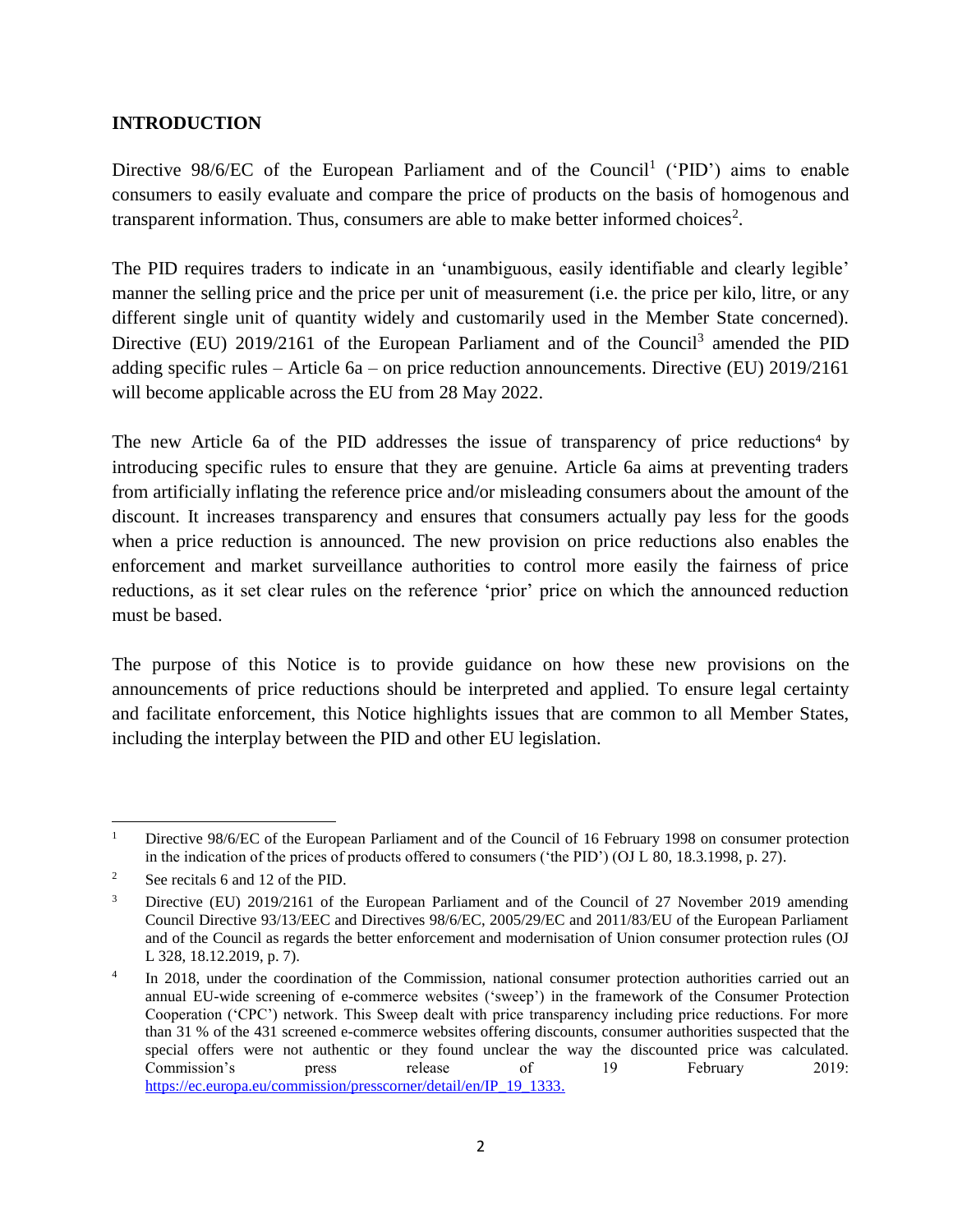The Notice does not analyse the application of the Directive in the individual Member States, including the decisions of national courts and other competent bodies. In addition to different information sources available in the Member States, information on the national provisions transposing the PID, on case law and on legal literature is available in the Consumer Law Database accessible via the E-justice portal<sup>5</sup>.

Where not specified otherwise, articles referred to in this Notice are those of the PID, as subsequently and most recently amended by Directive (EU) 2019/2161. Where quotations from the text of the Directive contain visual highlighting, such emphasis has been added by the Commission.

This Notice is addressed to the EU Member States and to Iceland, Liechtenstein and Norway as signatories of the Agreement on the European Economic Area<sup>6</sup> (EEA). References to the EU, the Union or the Single Market should therefore be understood as references to the EEA or to the EEA market.

This Notice is intended purely as a guidance document — only the text of the Union legislation itself has legal force. Any authoritative reading of the law has to be derived from the text of the Directive and directly from the decisions of the Court of Justice of the European Union (hereinafter: 'CJEU' or 'the Court'). This Notice takes into account rulings of the Court published until October 2021 and cannot prejudge further developments of the Court's case law.

The views expressed in this Notice cannot prejudge the position that the European Commission might take before the Court. The information contained in this Notice is of a general nature and does not specifically address any particular individuals or entities. Neither the European Commission nor any person acting on behalf of the European Commission is responsible for any use that may be made of the following information.

As this Notice reflects the state of the art at the time of drafting, the guidance offered may be modified at a later date.

 $\overline{5}$ <sup>5</sup> [https://e-justice.europa.eu/591/EN/consumer\\_law\\_database](https://e-justice.europa.eu/591/EN/consumer_law_database)

 $6$  OJ L 1, 3.1.1994, p. 3.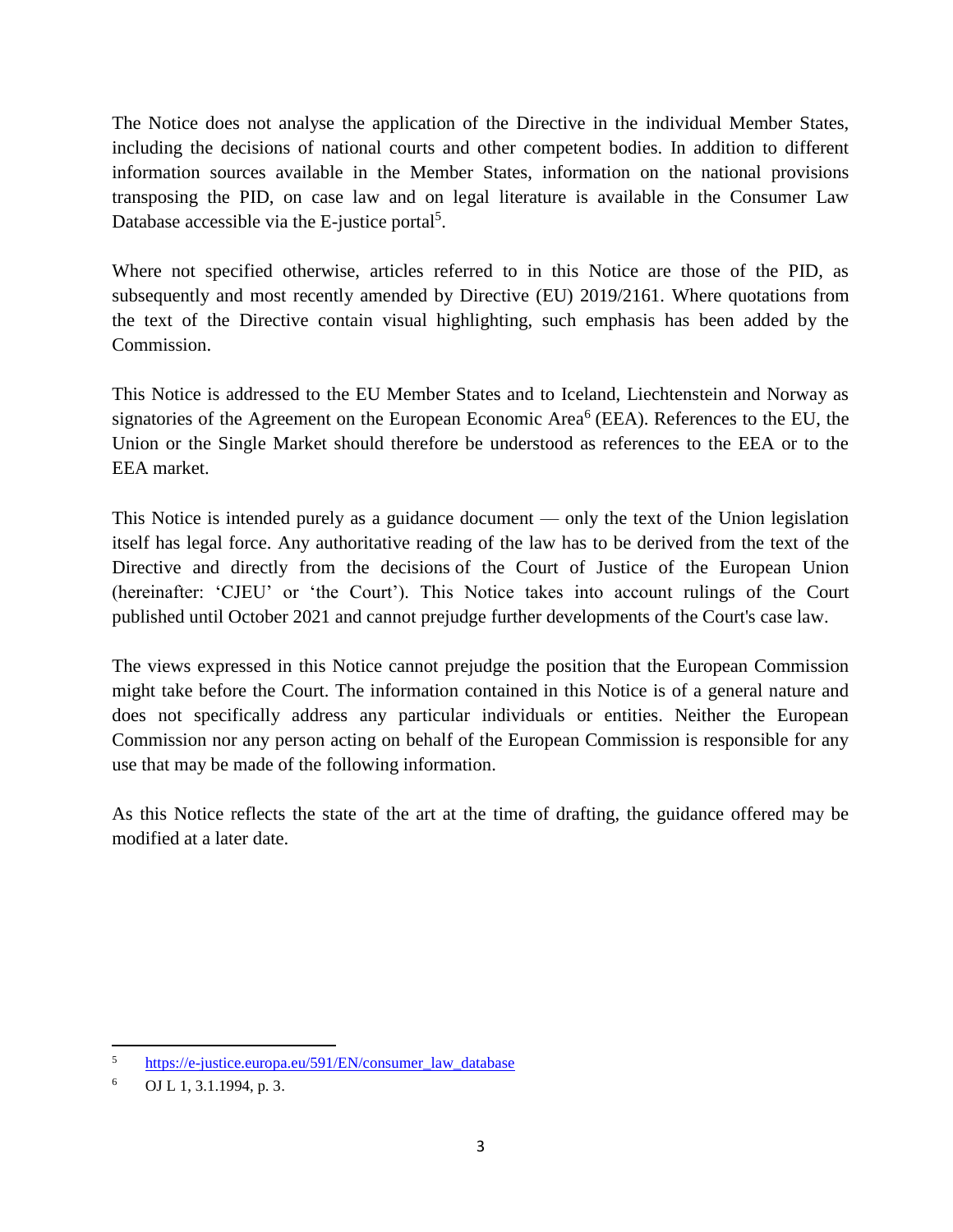## <span id="page-3-0"></span>1. **Scope of Article 6a**

Article 6a

*1. Any announcement of a price reduction shall indicate the prior price applied by the trader for a determined period of time prior to the application of the price reduction.*

*2. The prior price means the lowest price applied by the trader during a period of time not shorter than 30 days prior to the application of the price reduction.*

*3. Member States may provide for different rules for goods which are liable to deteriorate or expire rapidly.*

*4. Where the product has been on the market for less than 30 days, Member States may also provide for a shorter period of time than the period specified in paragraph 2.*

*5. Member States may provide that, when the price reduction is progressively increased, the prior price is the price without the price reduction before the first application of the price reduction;*

## <span id="page-3-1"></span>*1.1. Meaning of 'price reduction announcement*'

Article 6a applies to promotional statements by the seller that it has reduced the price that it charges for the good(s). For example, price reduction could be announced:

- $\bullet$  in terms of percentage (%), e.g. '20 % off' or specific amount, e.g. 'EUR 10 off';
- by indicating a new (lower) price together with the indication of the previously applied (higher) price. The previous price can be presented in crossed-out form. E.g. 'now EUR 50, was EUR 100' or 'EUR 50 / EUR 100';
- by any other promotional technique such as 'buy today without paying the VAT' that tells the consumer that the price reduction is equal to the value of the VAT (not meaning that the VAT is not collected);
- presenting the current price as 'starting' price or similar and indicating a higher price as the upcoming normal price.

Article 6a applies to price reduction announcements both when they concern a specific good(s) in the seller's offer and when they are made by a general price reduction announcement (see sections 2.2. and 3).

Article 6a does not deal with, and **does not restrict in any way, price fluctuations and price decreases** that do not involve a price reduction announcement. Indeed, Article 6a is aimed at addressing 'announcements' of price reduction. Therefore, it does not cover long-term arrangements that allow the consumers to benefit systematically from reduced prices and specific individual price reductions (see section 2.3 on loyalty programmes and personalised price reductions).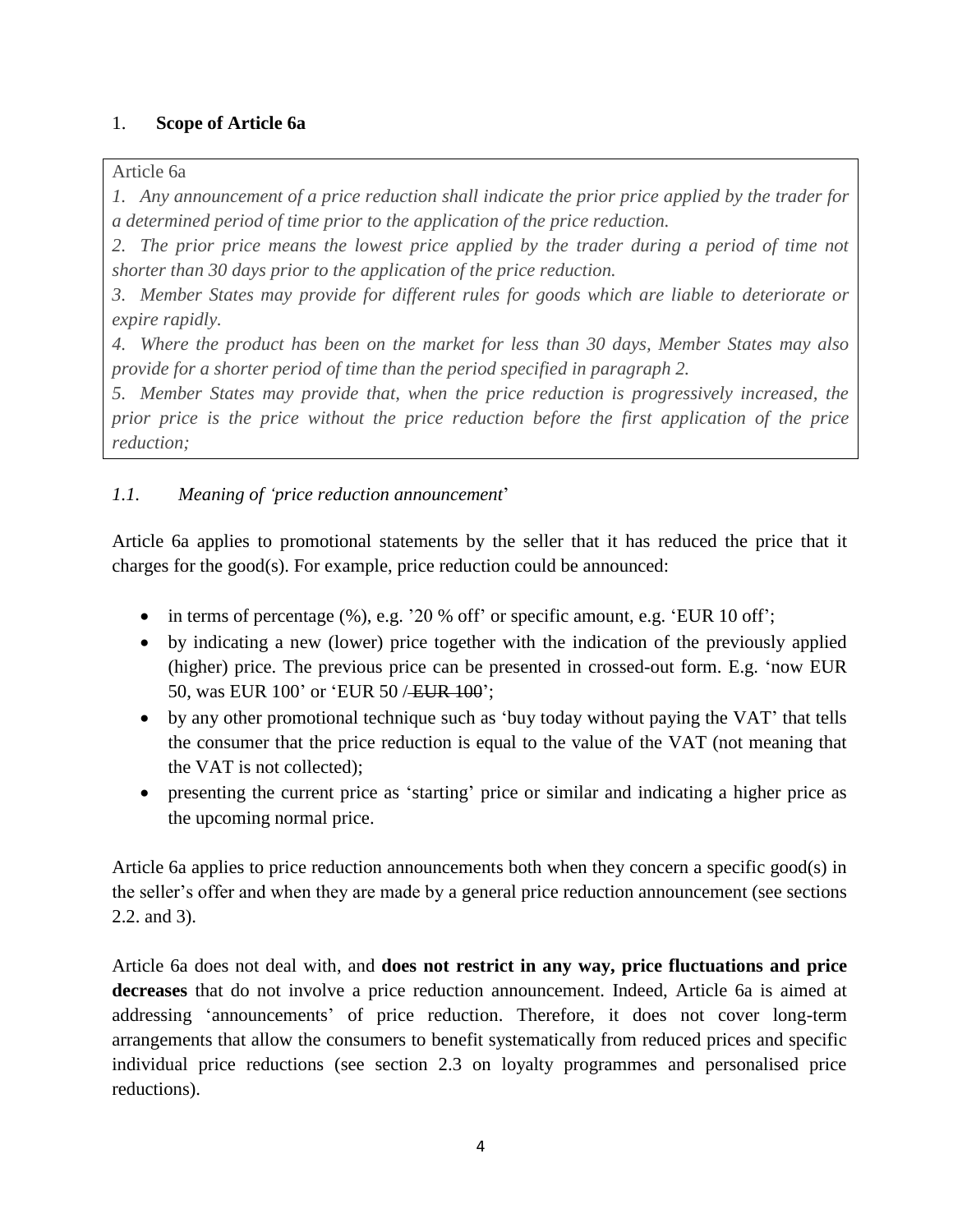Article 6a applies regardless of whether the price reduction announcement indicates a measurable price reduction. For instance, announcements such as 'sales' price, 'special offers' or 'Black Friday offers' that **create the impression of a price reduction are also subject to Article 6a** and the 'prior' price has to be indicated for the goods concerned by the announcement (see section 2.2 on general price reduction announcements).

By contrast, Article 6a does not apply to **general marketing claims that promote the seller's offer by comparing it with other sellers' offers without invoking or creating the impression of a price reduction**, such as 'best/lowest prices'. Such statements remain, however, subject to the UCPD (see section 3 on the interplay between the PID and the UCPD).

Article 6a also **does not apply either to other techniques of promoting price advantages** that are not price reductions such as price comparisons and tied (conditional) offers. These other techniques of promoting price advantage continue to be subject to the UCPD (see section 3).

As for the notion of 'price', Article 6a covers the 'selling price' as defined in Article 2 (a) of the PID<sup>7</sup>. The PID also requires the indication of the 'unit price' as defined in Article  $2(b)^8$ . For goods sold in bulk (e.g. fabrics, construction materials, food)<sup>9</sup> where the selling price cannot be determined until the consumer indicates how much of the good is required 'only the unit price must be indicated' under Article 3(3) of the PID. Article 6a applies also to price reduction announcements where, regarding such goods, the price reduction announcement concerns the unit price<sup>10</sup>. In these cases, Article 6a applies to the indication of the 'prior' unit price.

The PID applies to 'products', **which have to be construed in the context of this Directive as 'goods'**. 'Goods' are defined in other provisions of EU consumer  $law<sup>11</sup>$  as movable goods.

 $\overline{\phantom{a}}$ 7 '*selling price* shall mean the final price for a unit of the product, or a given quantity of the product, including VAT and all other taxes', Article 2 (a) of the PID.

<sup>8</sup> '*unit price* shall mean the final price, including VAT and all other taxes, for one kilogramme, one litre, one metre, one square metre or one cubic metre of the product or a different single unit of quantity which is widely and customarily used in the Member State concerned in the marketing of specific products;', Article 2 (b) of the PID.

<sup>9</sup> '*products sold in bulk* shall mean products which are not pre-packaged and are measured in the presence of the consumer', Article 2 (c) of the PID.

<sup>&</sup>lt;sup>10</sup> See recital 7 of the PID.<br><sup>11</sup> Inder the Consumer Ri

Under the Consumer Rights Directive ('CRD') (Directive 2011/83/EU of the European Parliament and of the Council of 25 October 2011 on consumer rights, amending Council Directive 93/13/EEC and Directive 1999/44/EC of the European Parliament and of the Council and repealing Council Directive 85/577/EEC and Directive 97/7/EC of the European Parliament and of the Council (OJ L 304, 22.11.2011, p. 64)), as amended by Directive (EU) 2019/2161, goods are defined as '*(a) any tangible movable items; water, gas and electricity are*  to be considered as goods within the meaning of this Directive where they are put up for sale in a limited volume *or a set quantity; (b) any tangible movable items that incorporate or are inter-connected with digital content or a digital service in such a way that the absence of that digital content or digital service would prevent the goods from performing their functions ('goods with digital elements');'.*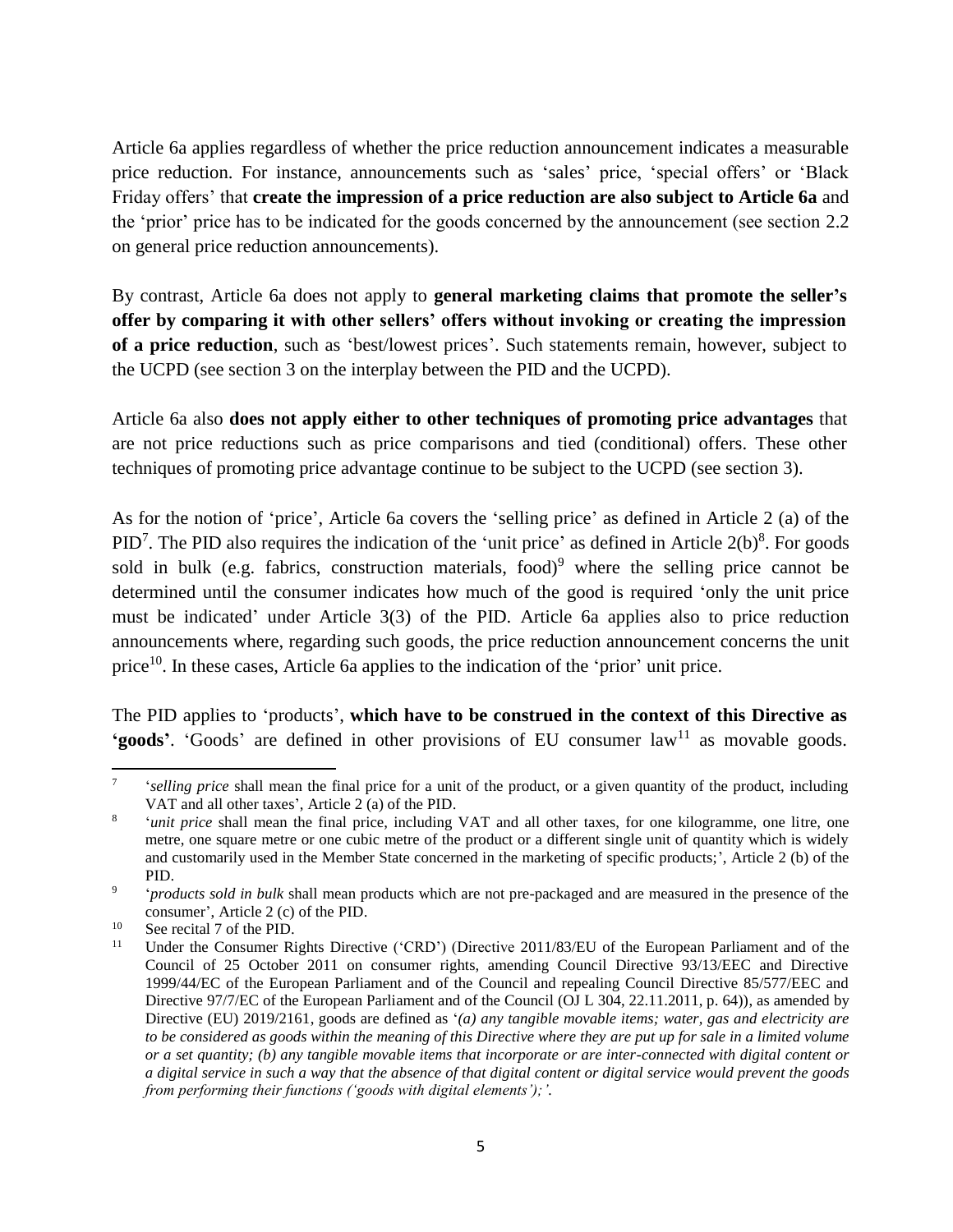Therefore, the PID, including Article 6a, does not apply to services<sup>12</sup> (including digital services) or to digital content.

Article 6a of the PID applies to price reductions announcements **in all distribution channels** (e.g. brick and mortar shops, online).

## <span id="page-5-0"></span>*1.2. Traders concerned*

The PID applies to the trader, defined in Article 2(d) as 'any natural or legal person who sells or offers for sale products which fall within his commercial or professional activity'. The new Article 6a therefore **applies to the trader who is the actual party in the contract with the consumer**, i.e. to the seller of the goods, including sellers using intermediaries, in particular online marketplaces.

In contrast, Article 6a **does not apply to the intermediaries** that provide the mere means for traders to sell their products<sup>13</sup>, such as online marketplaces, or that merely aggregate and display information about the prices provided by other sellers (price comparison platforms). These intermediaries remain subject to the general rules on intermediary liability and professional diligence obligations. The intermediary is, however, subject to the PID rules when it is the actual seller of the goods or when it sells on behalf of another trader.

For the same reason, Article 6a does not apply to 'cash-back' announcements whereby third parties, which are not sellers of the goods, such as manufacturers/distributors, promise the consumers who have purchased the good(s) in question, to refund part of the price paid, at the consumers' individual request and during a certain period. Such 'cash-back' practices remain subject to the UCPD and must not be used to circumvent the requirements of the PID for price reduction announcements.

Article 6a applies also to **traders based outside the EU that direct their sales to EU consumers**, including to traders offering goods via platforms. The applicability of the PID to non-EU traders is regulated by Regulation (EC) No 864/2007 of the European Parliament and of the Council<sup>14</sup> on the law applicable to non-contractual obligations (Rome II). This regulation applies

 $12<sup>12</sup>$ See Communication from the Commission to the Council and the European Parliament on the implementation of Directive 1998/6/EC of the European Parliament and of the Council of 16 February 1998 on consumer protection in the indication of prices of products offered to consumers (COM(2006) 325 final, p. 4).

<sup>&</sup>lt;sup>13</sup> Under the Consumer Rights Directive 2011/83/EU consumers must always be informed about the identity of the actual trader (for further information, see the guidance on the CRD).

<sup>&</sup>lt;sup>14</sup> Regulation (EC) No 864/2007 of the European Parliament and of the Council of 11 July 2007 on the law applicable to non-contractual obligations (Rome II) (OJ L 199, 31.7.2007, p. 40).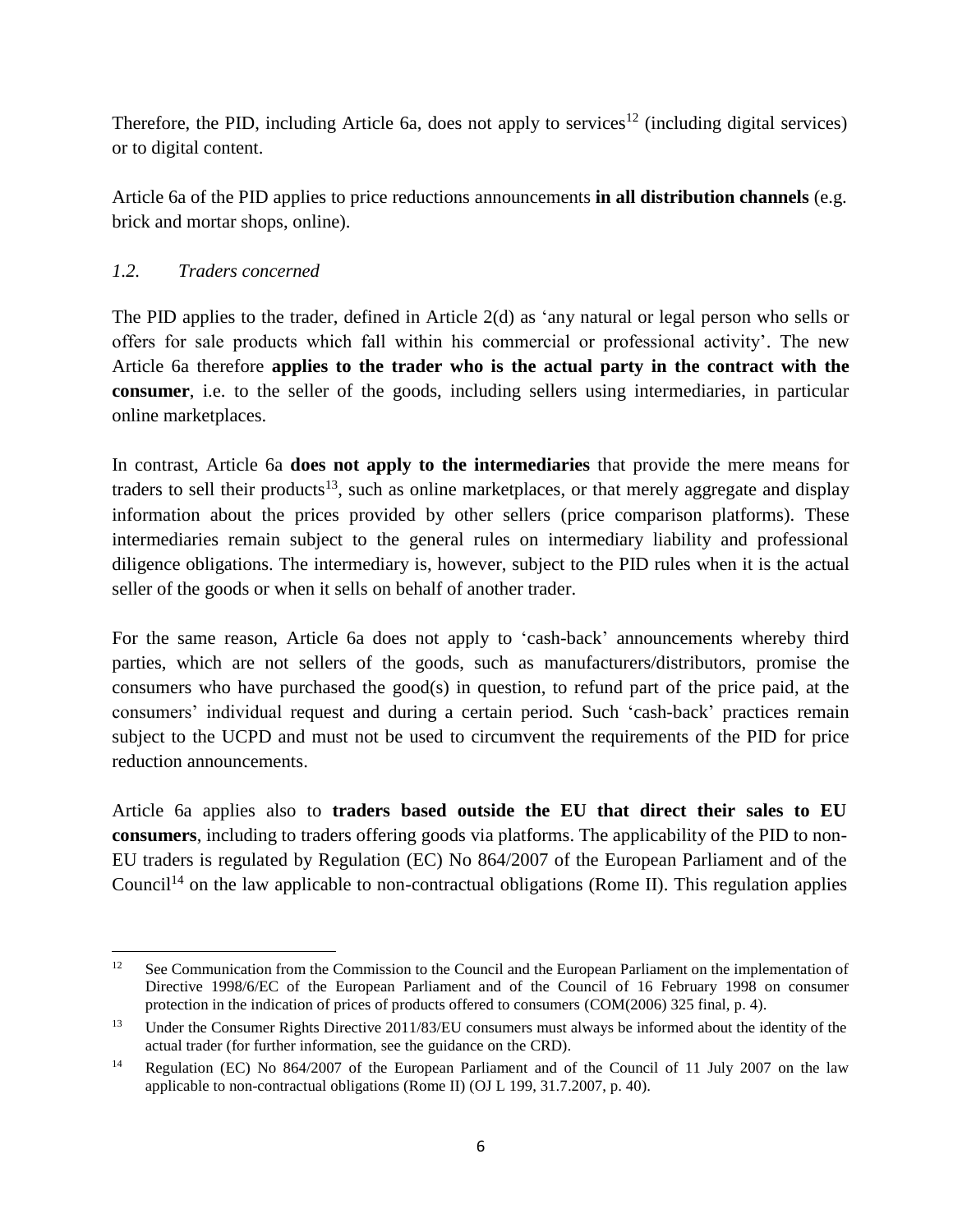'in situations involving a conflict of laws, to non-contractual obligations in civil and commercial matters'.

## **Article 6(1) of the Rome II Regulation:**

*The law applicable to a non-contractual obligation arising out of an act of unfair competition shall be the law of the country where competitive relations or the collective interests of consumers are, or are likely to be, affected.*

## **Article 6(4) of the Rome II Regulation:**

*The law applicable under this Article may not be derogated from by an agreement pursuant to Article 14.*

When the conditions of Article 6(1) of the Rome II Regulation are fulfilled, the PID will be applicable to cases of infringement that harm the collective interests of EU consumers. Pursuant to Article 6(4) of the Rome II Regulation, the applicable law may not be derogated from by a choice-of-law agreement.

National authorities will be in charge of enforcing these rules. Where needed, they will be able to use their investigation and enforcement powers under Regulation (EU) 2017/2394 of the European Parliament and of the Council<sup>15</sup> on consumer protection cooperation.

## <span id="page-6-0"></span>2. **Indication of the** '**prior**' **price**

## <span id="page-6-1"></span>*2.1. General rules*

Paragraph 1 of Article 6a requires the trader who announces a price reduction to indicate the 'prior' price. Paragraph 2 of Article 6a defines the 'prior' price as the lowest price applied by the same trader during a period of time not shorter than 30 days prior to the application of the price reduction.

Paragraphs 3 to 5 of Article 6a give Member States regulatory choices allowing them to derogate from this general rule in case of goods that are liable to deteriorate or expire rapidly, goods that have been on the market for less than 30 days and goods for which the price reduction is progressively increased, respectively (see section 4).

Except for the goods covered by the regulatory choices referred to in paragraphs 3 to 5 of Article 6a, **Member States may not provide for a shorter period than 30 days** for establishing the 'prior' price. The purpose of this reference period of at least 30 days is to prevent traders from

 $\overline{\phantom{a}}$ <sup>15</sup> Regulation (EU) 2017/2394 of the European Parliament and of the Council of 12 December 2017 on cooperation between national authorities responsible for the enforcement of consumer protection laws and repealing Regulation (EC) No 2006/2004 (OJ L 345, 27.12.2017, p. 1).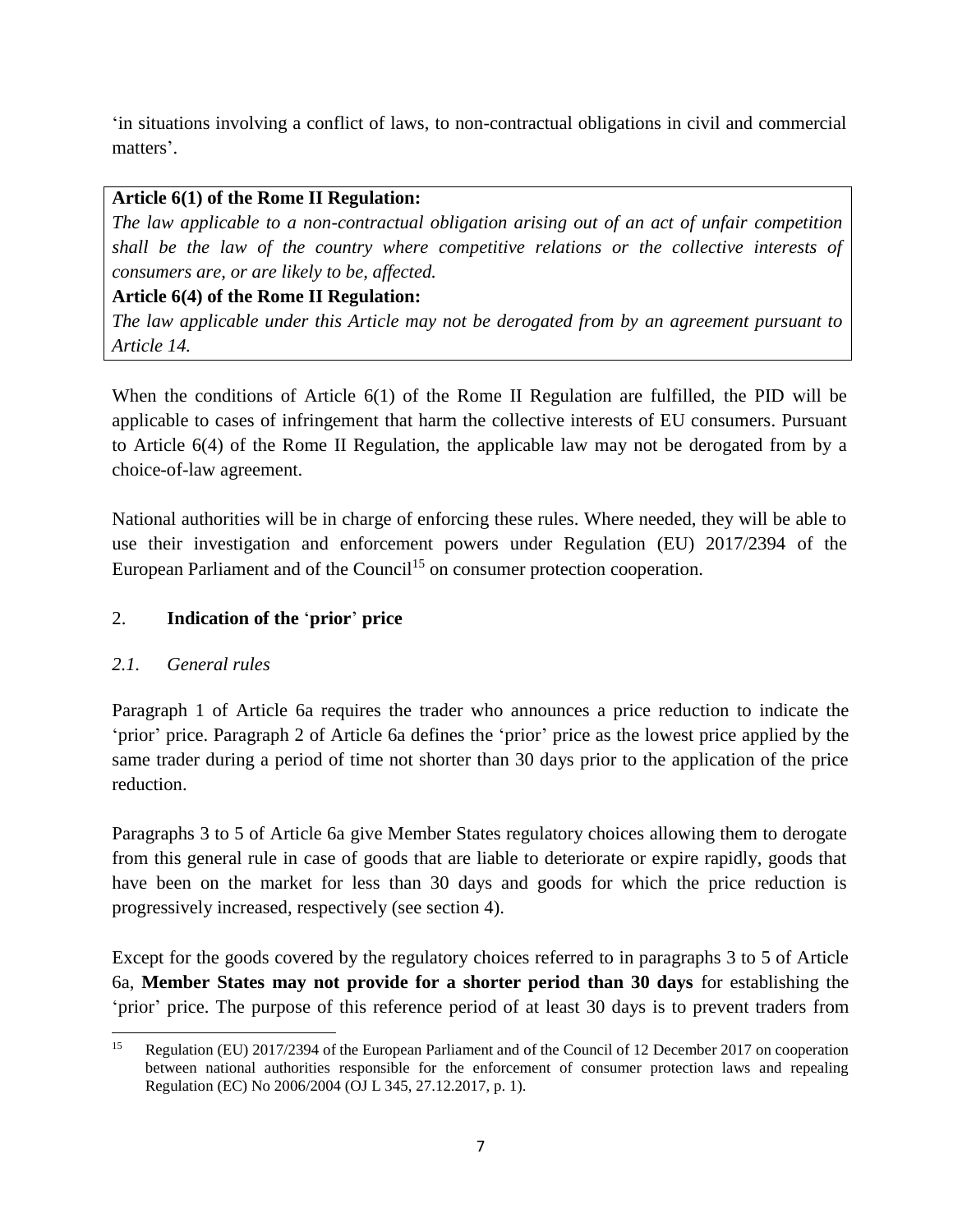juggling with prices and presenting fake price reductions, such as increasing the price for a short period in order to decrease it afterwards by presenting it as a (significant) price reduction that misleads consumers. The 30-day period for setting the reference 'prior' price, therefore, ensures that the reference price is real and not merely a marketing tool to make the reduction seem attractive.

Paragraph 2 of Article 6a **does not prevent traders** from indicating as 'prior' price the lowest price applied during an even longer period than 30 days (for example, as part of the marketing strategy). It will not be contrary to the requirements of Article 6a if the 'prior' price indicated is actually lower than the lowest price in the 30 days immediately preceding the price reduction announcement.

In contrast, national legislation **requiring a longer period** than 30 days to establish the 'prior' price would need to be assessed as to its compliance with EU Law. According to Article 10 of the PID, any national rules going beyond the requirements of this directive must be more favourable as regards consumer information and comparison of prices, without prejudice to the Member States' obligations under the TFEU<sup>16</sup>.

To comply with Article 6a, the trader announcing the price reduction must identify the lowest price that it charged for the respective good or goods during at least the last 30 days before the application of the price reduction. Such **lowest price shall include any previous 'reduced' price**  during that period. Failure to take into account the prices applied during any previous promotional periods in the 30 days before the price reduction announcement will be contrary to Article 6a of the PID.

The same rule applies where a trader initially presents the price reduction by **referring to a forthcoming increased price**, then applies the increased price for less than 30 days and then announces a price reduction. Regardless of how the price reduction was marketed, the prior price for the subsequent price reduction still has to be the lowest price in the last 30 days, i.e. in this case the initial starting price (see also section 4.2. on 'new arrival' goods).

Accordingly, the **price reduction must be presented using the indicated 'prior' price as reference**, i.e. any indicated **percentage reduction must be based on the 'prior' price as established in accordance with Article 6a:**

• For example, where the price reduction announcement is '50 % off' and the lowest price in the 30 previous days was EUR 100, the seller will have to present EUR 100 as the

<sup>16</sup> See in particular Articles 34 and 36 of the Treaty on the Functioning of the European Union.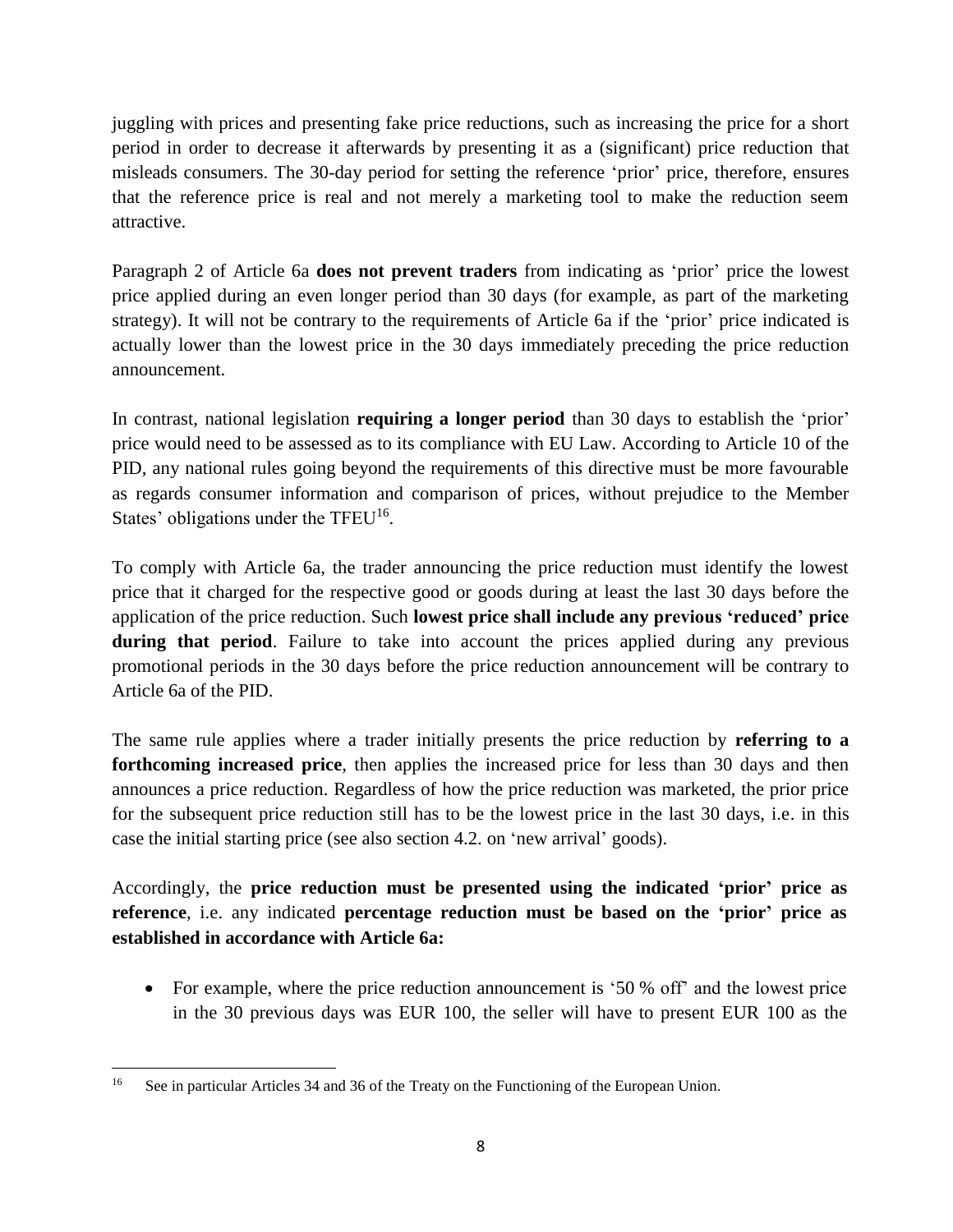'prior' price from which the 50 % reduction is calculated, despite the fact that the last selling price of the good was EUR 160.

At the same time, Article 6a does not prevent the seller from **indicating other reference prices** when announcing the price reduction, provided that such additional reference prices are clearly explained, that they do not create confusion and do not detract the consumer's attention from the indication of the 'prior' price in accordance with Article 6a.

• For example, a trader that practices price reductions more often than once every 30 days could additionally inform the consumer about its other previous prices as follows: '20 % off from [starting date] to [end date]: EUR 80 instead of EUR 100, our lowest price in the past 30 days. Our regular price, outside promotional periods, during the past 30 (or 100 days etc.) was EUR 120'

In general, the manner in which any such other reference prices are presented and calculated are subject to the UCPD. In this respect, traders must always make sure that it is clear to the consumer what the other indicated reference prices represent.

Article 6a of the PID does not require the traders to indicate for **how long they have applied the indicated 'prior' price**. Furthermore, it does not affect **the duration of the price reduction campaigns**. It simply requires traders to indicate the 'prior' price at the start of each price reduction and they can keep it throughout the entire period of the price reduction. Traders may announce a price reduction for the goods over a longer time-period, including for more than 30 days. Also, where the price reduction lasts longer than 30 days without interruption, the 'prior' price to be indicated remains the lowest price applied during at least 30 days before the price reduction.

The fairness of **excessively long price reduction periods** in comparison with the time when the good is sold at the 'full' price remains to be assessed under the UCPD (see also section 3 on the interplay with the UCPD).

Where a trader sells goods through different sales channels/points of sale (e.g. different physical and/or online shops) at different prices and those different sales channels/points of sale are the object of a general announcement of a price reduction, the trader must indicate, as 'prior' price for the relevant goods in each sales channel/point of sale, the lowest price that it **applied in that respective sales channel/point of sale** during at least 30 past days.

Misleading price reduction announcements that create the impression that the reduction applies in all the given trader's sales channels/points of sale whereas in reality only some of the sales channels/points of sale are subject to the price reduction are to be assessed against the UCPD.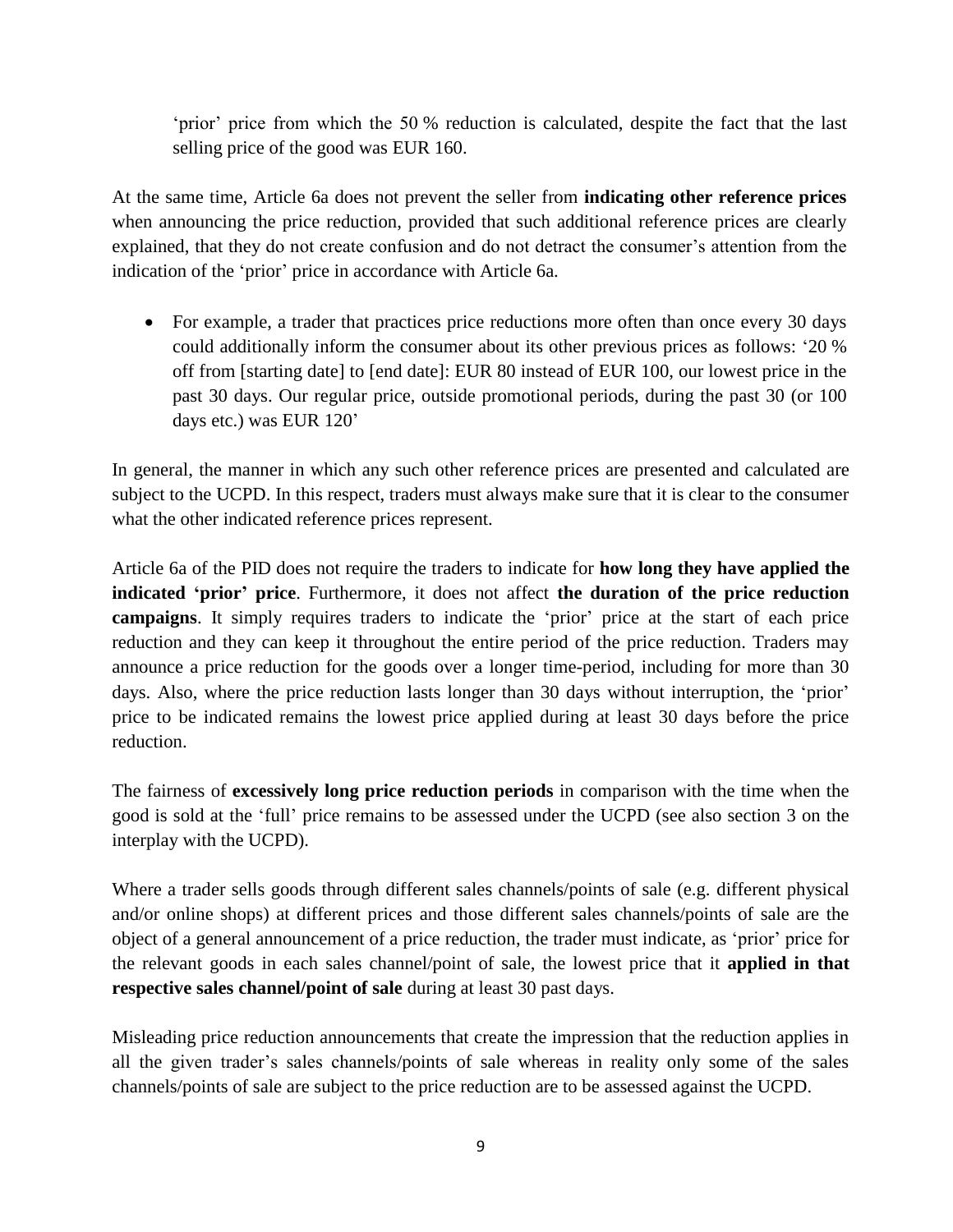Article 6a does not prevent traders from **extending a price reduction campaign** as long as consumers are clearly informed that it is an extension and not a new price reduction campaign and the overall presentation of the campaign is not susceptible to create a false impression on consumers.

## <span id="page-9-0"></span>*2.2. Indication of the 'prior price' in case of general price reduction announcements*

Article 6a does not prevent traders from announcing price reductions in a general manner, for example:

- '20 % off on everything today' or
- '20 % off on all Christmas decorations this week'.

Where the price reduction (as described in section 1.1) is announced by a general statement, e.g. a physical banner or online communication, **the 'prior' price does not have to be indicated on the same medium** as the price reduction announcement itself. Instead, the 'prior' price for the individual goods covered by the announcement must be indicated **at the point of sale**, i.e. on the respective price tags in shops or price sections in online shop interfaces.

A trader may also announce a general price reduction providing **different discounts for different categories of goods**. In these cases, the trader must clearly identify the categories of goods concerned and their respective price reduction, for example:

'30 % off on goods with a blue dot and 40 % off on goods with red dot'.

Regarding the indication of the 'prior' price for the individual goods covered by the general price reduction announcement, two cases must be distinguished:

- where in the past 30 days, **the trader has not increased the price** of the individual goods covered by the general announcements and has not organised other (general) price reductions during that period. In this case, the 'prior' price for the purposes of Article 6a will be the previously applied **selling price of the goods**, i.e. the price already indicated on the price tag or in the price section of the online shop interface. Accordingly, the trader will not need to change the price tags/online information for the goods concerned due to the application of Article 6a of the PID.
- where the **trader has increased the price** or has organised another (general) price reduction in the last 30 days, the selling price on the tag or online will not qualify as 'prior' price as it will not be the lowest price in the past 30 days as required by Article 6a.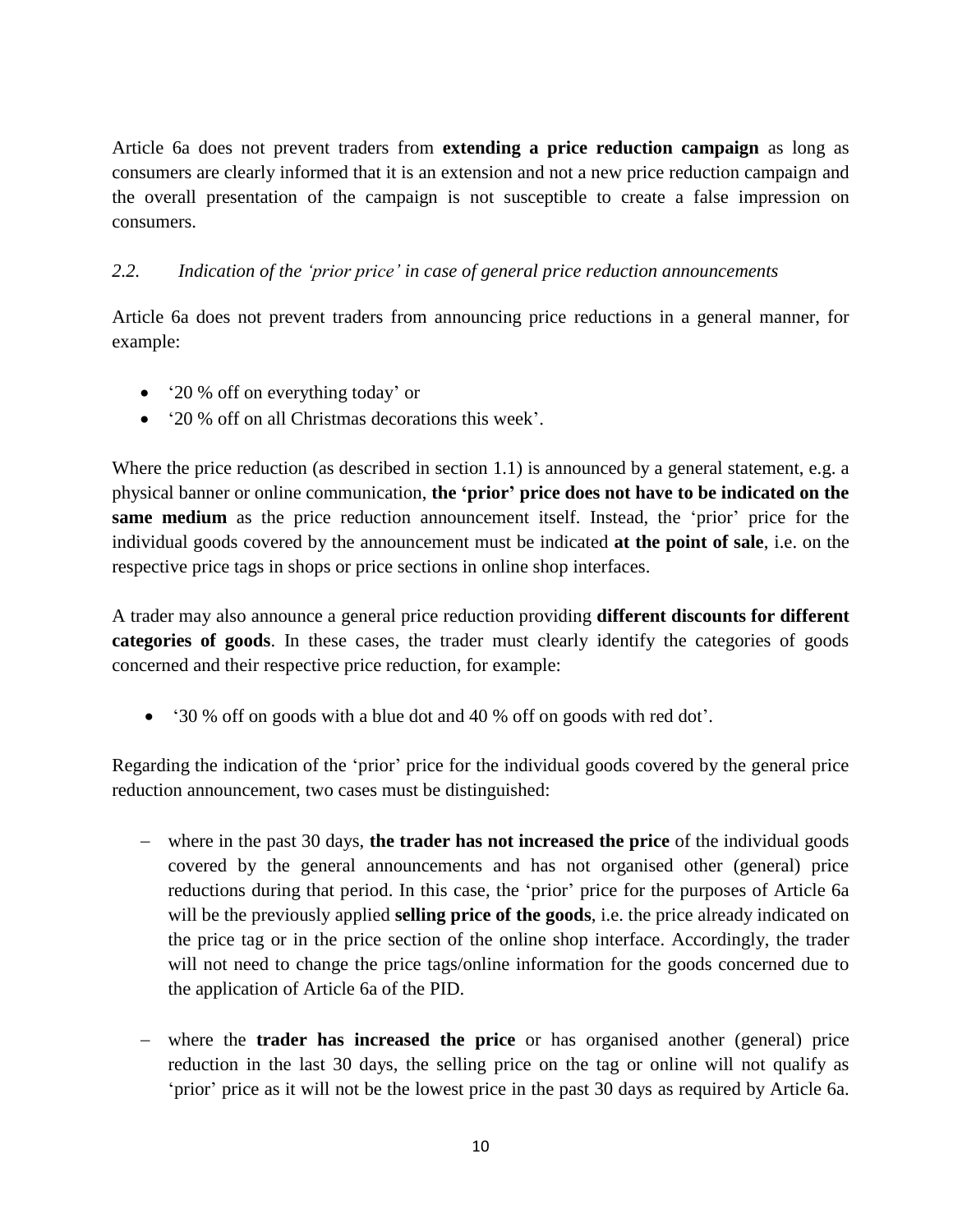The trader will therefore have to adjust the relevant price tags or online price indication of the goods covered by the general price reduction announcement in order to indicate the correct 'prior' price for those goods.

Article 6a of the PID does not prevent **group advertising** of price reductions where central entities, such as franchisors, plan and advertise price reduction campaigns on behalf of the sellers (retailers) that distribute their products. Where such central entity announces price reductions on behalf of its members, it has to make sure that the participating retailers are in a position to comply with the requirements regarding price reductions, e.g. they must enable the participating retailers to respect the rules on indicating the 'prior' price. Each participating retailer remains responsible, also in this case, for ensuring that the relevant goods that it sells in the context of the price reduction campaign have the correct 'prior' price.

As explained above, where the participating retailer has kept its prices stable during the past 30 days before the announcement of the reduction, no adjustment of the individual 'prior' prices will be needed as the previous selling price will constitute the 'prior' price for the purposes of Article 6a. Should it not be the case for certain goods covered by the general campaign, the seller must adjust the 'prior' price for the goods concerned. This includes cases where price reduction campaigns launched by the respective seller (retailer) for its own goods are followed within less than 30 days by campaigns launched by the central entity. In such cases, for determining the 'prior' price, the individual retailed concerned must take into account the reduced price in the previous campaign(s).

## <span id="page-10-0"></span>*2.3. Loyalty programmes and personalised price reductions*

Article 6a of the PID does not apply to **seller's customer loyalty programmes**, such as discount cards or vouchers, which entitle the consumer to a price discount on all seller's products or on identified product ranges during extended continuous periods (e.g. 6 months, 1 year) or which allow accumulation of credits (points) for future purchases.

Article 6a of the PID does not apply either to **real personalised price reductions** that do not have the nature of 'announcing' the price reduction. A typical example of such price reductions are those resulting from the consumer's prior purchases with the seller concerned, such as when the consumer receives a '20 % off' voucher upon the purchase, valid for the next purchase until end of the month. Other examples of real personalised price reductions falling outside the scope of Article 6a are reductions granted on special occasions for that consumer, such as upon signing up to the loyalty programme or on the consumer's marriage or birthday, as well as reductions applied at the time of the purchase that have not been 'announced' in advance.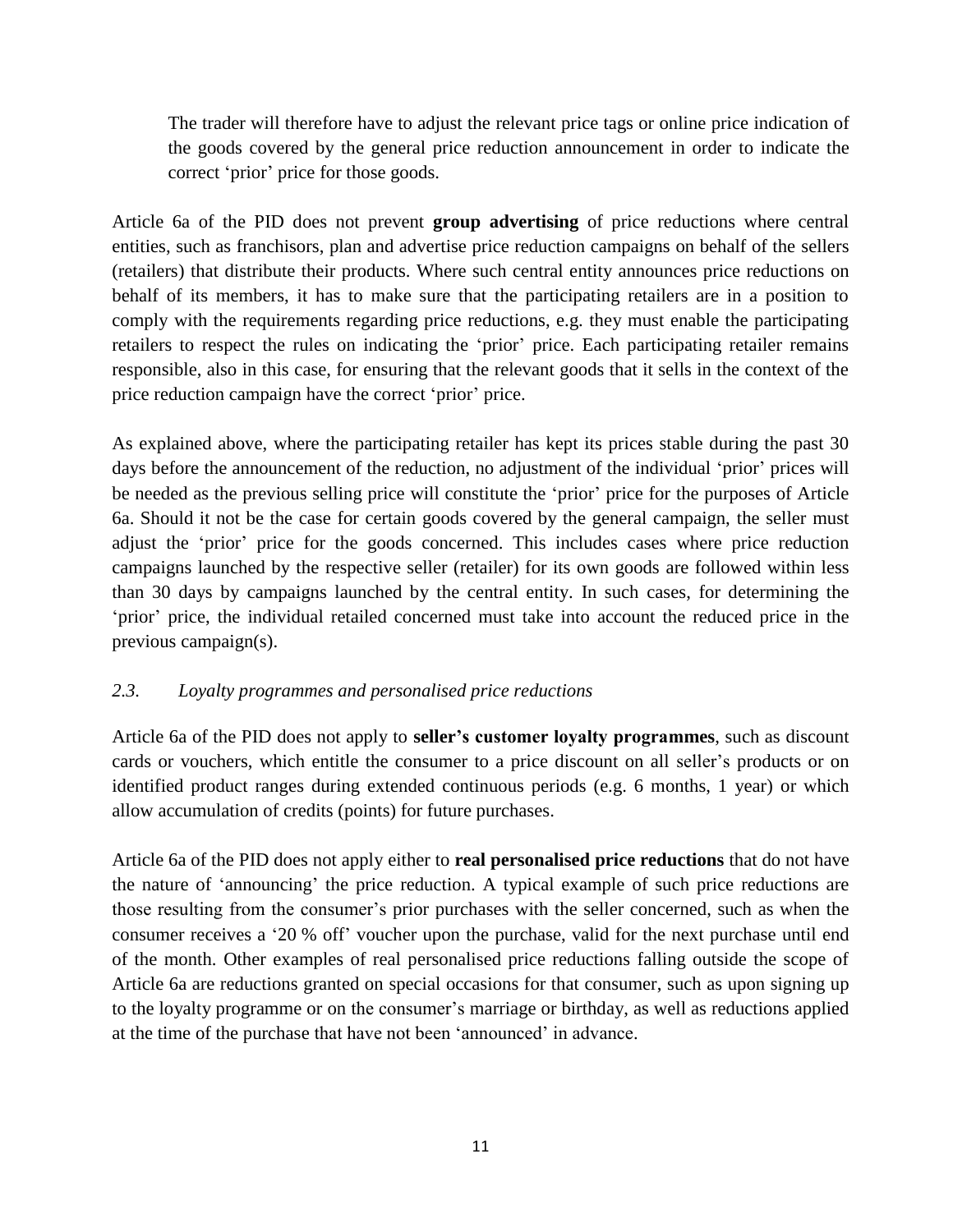Such loyalty programmes and personalised offers continue to be assessed under the UCPD (see sections 2.8.2. and 4.2.8 of the Guidance on the  $UCPD<sup>17</sup>$ ).

In contrast, Article 6a of the PID will be applicable to those price reductions, which, even though presented as personalised, are in **reality offered/announced to consumers in general**. Such situation could occur where the trader makes available 'vouchers' or discount codes to potentially all consumers visiting the brick and mortar shop or the online shop during specific periods. Examples could be campaigns such as:

- 'Today 20 % off when using the code XYZ'; or
- 'This weekend 20 % off on everything for loyalty members only'.

where the code/the loyalty programme is accessible/used by many or the majority of customers. In these cases, the trader must comply with the requirements of Article 6a, i.e. ensuring that the 'prior' price for all the goods concerned is **their lowest publicly available price** in the last 30 days (see section 2.1. on general price reduction announcements).

## <span id="page-11-0"></span>3. **Interplay with the Unfair Commercial Practices Directive**

The Unfair Commercial Practices Directive 2005/29/EC of the European Parliament and of the Council<sup>18</sup> ('UCPD') prohibits unfair commercial practices in business-to-consumer transactions<sup>19</sup>. It applies to all commercial practices that occur before, during and after a business-to-consumer transaction has taken place. Article 2(d) of the UCPD defines commercial practices as being 'any act, omission, course of conduct or representation, commercial communication including advertising and marketing, by a trader, directly connected with the promotion, sale or supply of a product to consumers'. An unfair commercial practice could be a misleading or an aggressive practice (Articles 6 to 9) or an infringement of professional diligence requirements (Article 5(2)) likely to distort the transactional decision of an average consumer.

 $17\,$ <sup>17</sup> [https://ec.europa.eu/info/law/law-topic/consumer-protection-law/unfair-commercial-practices-law/unfair](https://ec.europa.eu/info/law/law-topic/consumer-protection-law/unfair-commercial-practices-law/unfair-commercial-practices-directive_en)[commercial-practices-directive\\_en](https://ec.europa.eu/info/law/law-topic/consumer-protection-law/unfair-commercial-practices-law/unfair-commercial-practices-directive_en)

<sup>&</sup>lt;sup>18</sup> Directive 2005/29/EC of the European Parliament and of the Council of 11 May 2005 concerning unfair business-to-consumer commercial practices in the internal market and amending Council Directive 84/450/EEC, Directives 97/7/EC, 98/27/EC and 2002/65/EC of the European Parliament and of the Council and Regulation (EC) No 2006/2004 of the European Parliament and of the Council ('Unfair Commercial Practices Directive') (OJ L 149, 11.6.2005, p. 22).

<sup>&</sup>lt;sup>19</sup> Before the amendments to the PID introduced by Directive (EU) 2019/2161, the Court of Justice of the European Union had confirmed the impossibility for Member States to adopt more prescriptive national rules on price reductions on the basis of the UCPD and the (original) Price Indication Directive in Case C-421/12, *European Commission v Kingdom of Belgium,* ECLI:EU:C:2013:769.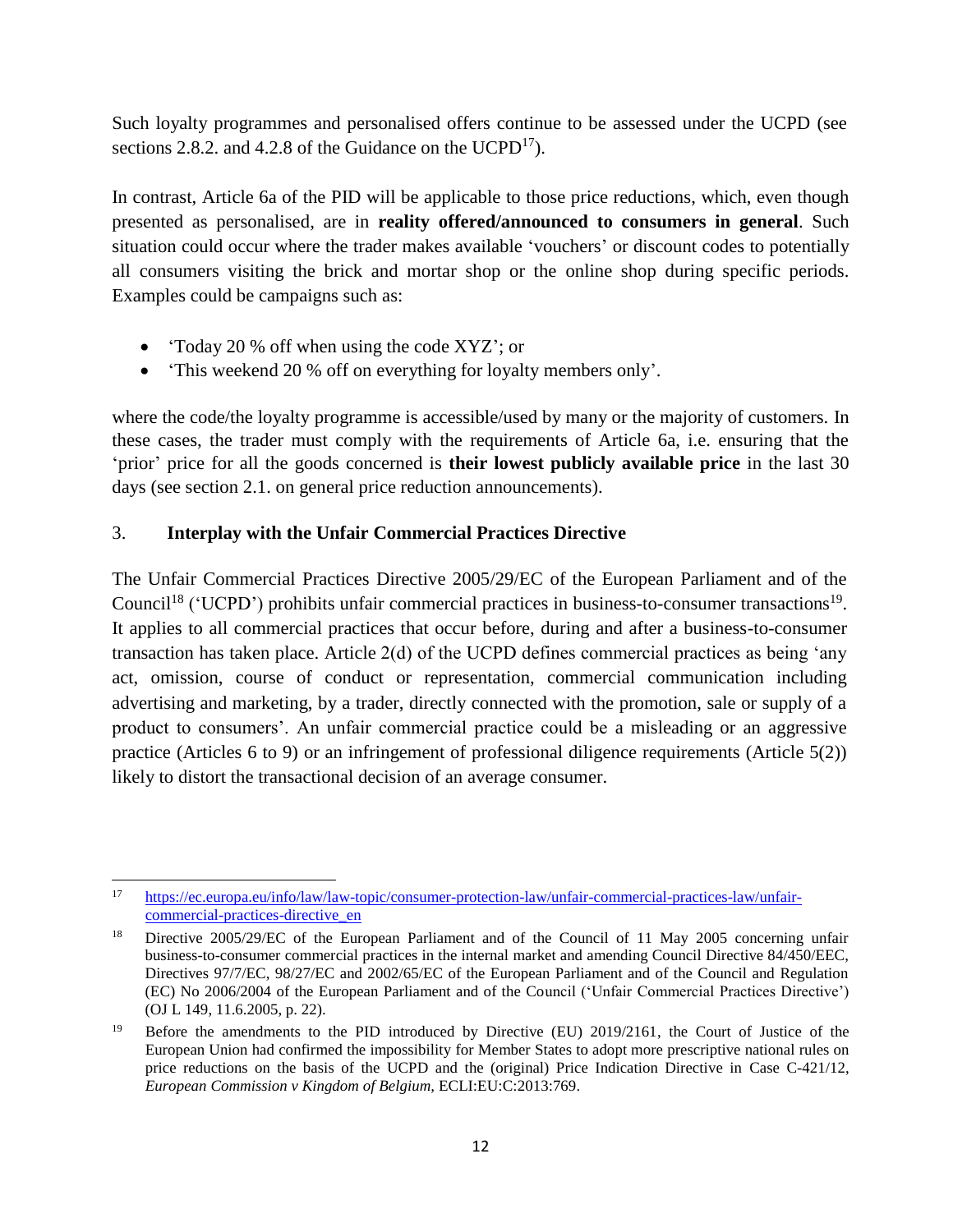Article 3(4) of the UCPD provides that, in the case of a conflict between the provisions of the UCPD and other rules of EU law regulating specific aspects of unfair commercial practices, the latter prevail and apply to those specific aspects.

Therefore, insofar as Article 6a of the PID introduces a specific set of rules regarding the definition and indication of the 'prior' price when announcing a price reduction, it prevails over the UCPD regarding those aspects of price reduction that are governed by those specific rules<sup>20</sup>.

Accordingly, the correctness of the 'prior' price indicated by the seller and of the corresponding price reduction has to be assessed against the specific requirements of Article 6a of the PID. However, this does not preclude the national enforcement authorities from also applying the UCPD to the practices of traders that infringe Article 6a of the PID when they **also** constitute unfair practices prohibited by the UCPD, in particular misleading actions in relation to the existence of specific price advantage within the meaning of Article  $6(1)(d)$ .

Moreover, as mentioned in Section 1.2.5 of the Guidance on the UCPD, the UCPD and in particular Article  $6(1)(d)$  on the misleading claims about the existence of price advantage **remains applicable to other aspects of price reductions**. The UCPD could apply to different misleading aspects of price reduction practices, such as:

- excessively long periods during which price reductions apply compared to the period during which the goods are sold at a price without price reduction;
- advertising a reduction of, for example, 'up to 70 % off' when only a few of the items are reduced by 70 % and the rest are reduced at a significantly lower percentage.

In that regard, it has to be noted that, apart from price reductions, a seller may use other types of **practices promoting price advantages**, such as:

- comparisons with other prices, e.g. prices of other traders<sup>21</sup> or the manufacturer's recommended retail price;
- combined or tied conditional offers (e.g. 'buy one, get two' or '30 % off when buying three'.

Such promotional practices are outside the scope of Article 6a of the PID but remain fully subject to the UCPD.

<sup>20</sup> <sup>20</sup> See also Court of Justice of the European Union, Case C-476/14, *Citroën*, ECLI:EU:C:2016:527.

<sup>&</sup>lt;sup>21</sup> A comparison of prices of different traders falls also under Directive 2006/114/EC of the European Parliament and of the Council of 12 December 2006 concerning misleading and comparative advertising (OJ L 376, 27.12.2006, p. 21), which lays down the conditions under which comparative advertising is permitted.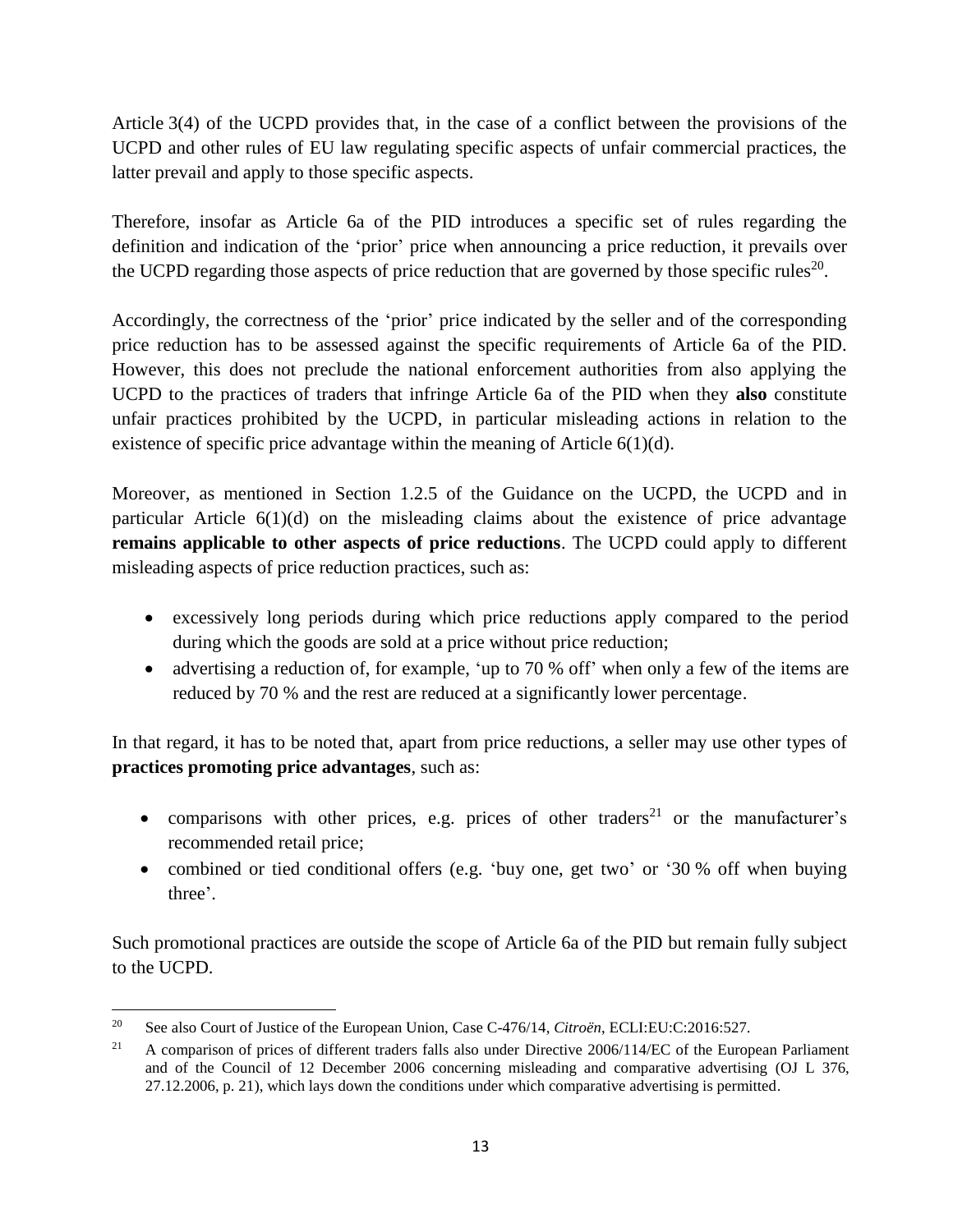The UCPD also covers any price reduction announcements or other types of practices promoting price advantages regarding digital content<sup>22</sup> and all kinds of services, as the PID applies only to movable goods (see section 1.1).

A seller may also combine price comparison with a price reduction announcement regulated by Article 6a of the PID. As stated in section 2.8.2 of the UCPD guidance, a seller presenting a price comparison **must pay utmost attention** to ensure that the average consumer does not perceive the comparison with, e.g. the recommended retail price, as a price reduction. Where, due to its misleading presentation, the price comparison is actually perceived by an average consumer as a price reduction, such practice can amount to the breach of both the UCPD and Article 6a of the PID due to the incorrect presentation of the 'prior' price.

### <span id="page-13-0"></span>4. **Regulatory choices**

Paragraphs 3 to 5 of Article 6a offer Member States the possibility to derogate from the general rule on price reductions in the case of:

- goods which are liable to deteriorate or expire rapidly ('perishable goods');
- goods which have been on the marked for less than 30 days ('new arrivals' goods); and
- successive price reductions within a period of 30 days.

## <span id="page-13-1"></span>*4.1. Perishable goods*

### Article 6a

*3. Member States may provide for different rules for goods which are liable to deteriorate or expire rapidly.*

The option provided in paragraph 3 of Article 6a allows Member States to provide for different rules for goods that are liable to deteriorate or expire rapidly. Such rules may even consist of **completely exempting such goods from the scope of Article 6a** or allowing the seller to indicate as 'prior' price the last price immediately before the price reduction.

Goods which are 'liable to deteriorate or expire rapidly' are perishable goods that may need to be discounted more often in order to sell them faster due to approaching expiration dates. This notion

 $\overline{\phantom{a}}$ <sup>22</sup> Defined as 'data which are produced and supplied in digital form' in Article 2(1) of Directive (EU) 2019/770 of the European Parliament and of the Council of 20 May 2019 on certain aspects concerning contracts for the supply of digital content and digital services (OJ L 136, 22.5.2019, p. 1).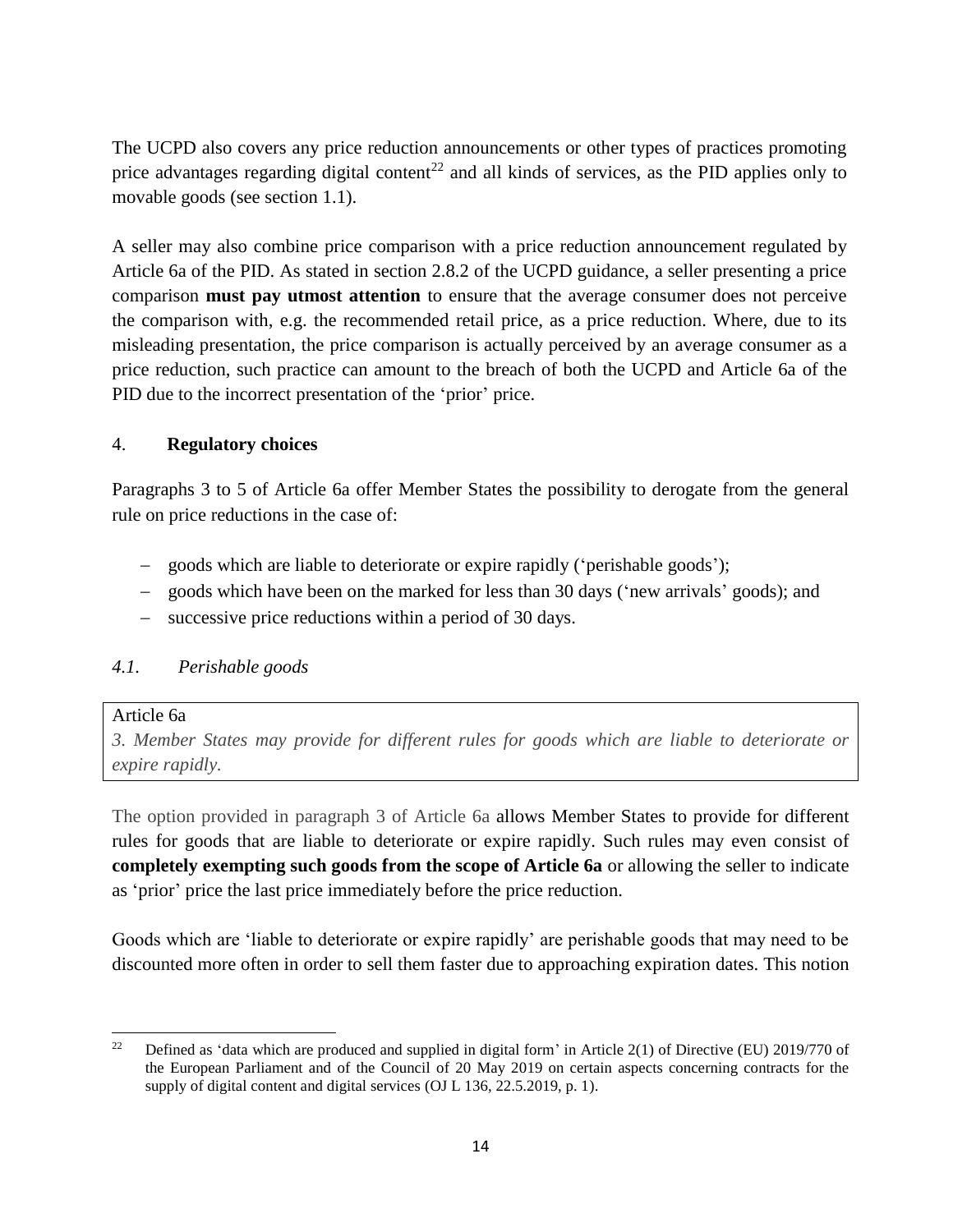is also used in Article 16(1)(d) of the Consumer Rights Directive<sup>23</sup> ('CRD'), which provides that consumers do not have the right of withdrawal in respect of distance and off-premises contracts as regards 'the supply of goods which are liable to deteriorate or expire rapidly'.

The CRD does not define the 'goods which are liable to deteriorate or expire rapidly'. The compliance with the objective criteria of being 'liable to deteriorate or expire rapidly' is to be assessed on a case-by-case basis. Examples of goods liable to deteriorate or expire rapidly are fresh food and drinks with short expiry time limits. This possibility for Member States to derogate from the general rule on price reductions cannot be applied to goods that are not perishable because of their physical composition and properties but only 'expire' in the commercial sense, such as seasonal clothing<sup>24</sup>.

The same approach as the one under the CRD is valid when interpreting this notion under the PID.

## <span id="page-14-0"></span>*4.2. 'New arrivals' goods*

Article 6a

*4. Where the product has been on the market for less than 30 days, Member States may also provide for a shorter period of time than the period specified in paragraph 2.*

The option provided in paragraph 4 of Article 6a enables Member States to allow price reduction announcements also in respect of goods ('new arrivals') that the trader has been selling for less than 30 days before announcing the price reduction. The option is formulated broadly and refers to 'a shorter period of time' (than the default period of at least 30 days).

Unlike the regulatory choice regarding goods which are liable to deteriorate or expire rapidly, for which Member States can provide 'different rules', including the exemption of such goods from the scope of Article 6a, this regulatory choice only refers to 'a shorter period of time'. Accordingly, it cannot not be interpreted as including also the possibility of complete exemption of these goods from the requirement to observe a reference period for establishing the 'prior' price.

Therefore, where Member States choose to apply this possibility to derogate from the general rule, they must set out a **specific period of time** for the determination of the 'prior' price, or, alternatively, **allow traders to determine the period of time by themselves and to indicate this period along with the corresponding 'prior' price**. In this latter scenario, where the specific

<sup>23</sup> Directive 2011/83/EU.

<sup>&</sup>lt;sup>24</sup> See Guidance on Directive 2011/83/EU on consumer rights: [https://ec.europa.eu/info/law/law-topic/consumer](https://ec.europa.eu/info/law/law-topic/consumer-protection-law/consumer-contract-law/consumer-rights-directive_en)[protection-law/consumer-contract-law/consumer-rights-directive\\_en](https://ec.europa.eu/info/law/law-topic/consumer-protection-law/consumer-contract-law/consumer-rights-directive_en)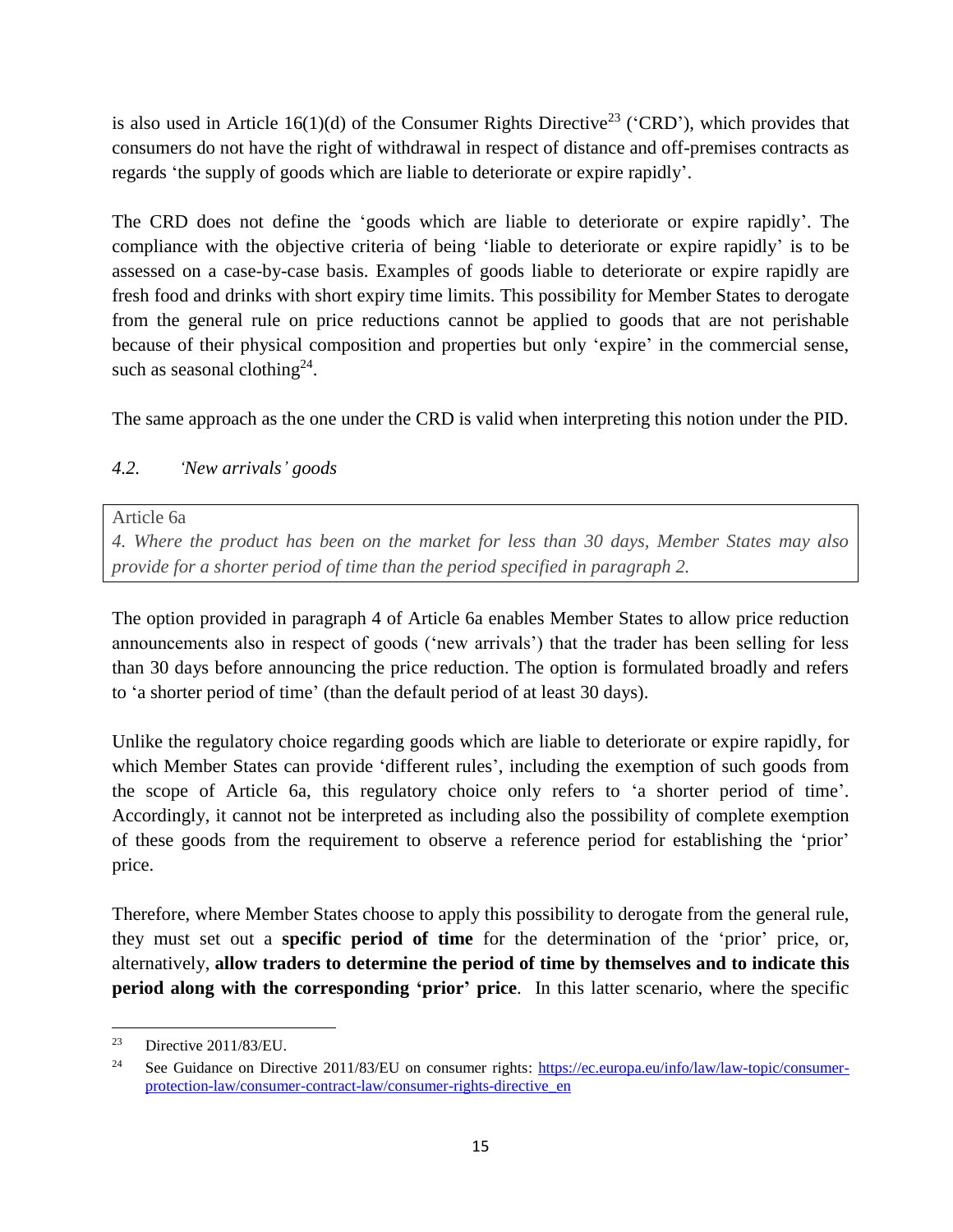reference period is not established by the national rules, the fairness of price reduction announcements for the goods in question will continue to be assessed on case-by-case basis under the UCPD.

The notion of being on the 'market' needs to be interpreted in the context of the general rule set out in the first and second paragraph of Article 6a, which refer to the actions of the specific trader who announces the price reduction. Therefore, 'market' in this context refers to the selling of the goods by the given trader, as defined by Article 2(d) of the PID.

Goods should be considered as having already been on the 'market' where the **seller resumes the offer** of the **same** goods after a period of interruption, e.g. after the goods were temporarily out of stock or in case of seasonal goods, such as winter/summer clothes. In that case, since such goods would not be, strictly speaking, new arrivals, the exception provided for in Article 6a(4) would not apply.

However, in these situations, the trader can choose, as a reference period for setting the 'prior' price, **a longer period of time** during which the good was offered for sale for a total of at least 30 days. Therefore, where the seller offers again a good for sale after a period of interruption, the seller can announce a price reduction indicating as the 'prior' price the lowest price applied in the reference period before the interruption (for example, in the past year) provided that:

- the good has been offered for sale for a total at least for 30 days during that reference period; and
- the 'prior' price indicated is the lowest price in the whole reference period.

Subject to a case-by-case assessment, the trader may be required, in accordance with Article 7 of the UCPD, to inform the consumer when the indicated 'prior' price is a price that was applied not in the period immediately preceding the price reduction but e.g. in the previous season.

## <span id="page-15-0"></span>*4.3. Progressive price reductions*

#### Article 6a

*5. Member States may provide that, when the price reduction is progressively increased, the prior price is the price without the price reduction before the first application of the price reduction;*

The regulatory choice provided in paragraph 5 of Article 6a applies when the price is gradually reduced, **without interruptions**, during the same sales campaign. In this case, the 'prior' price is the lowest price during the 30 days before the application of the first price reduction announcement and it remains the 'prior' price for all subsequent price reduction announcements during the sales campaign.